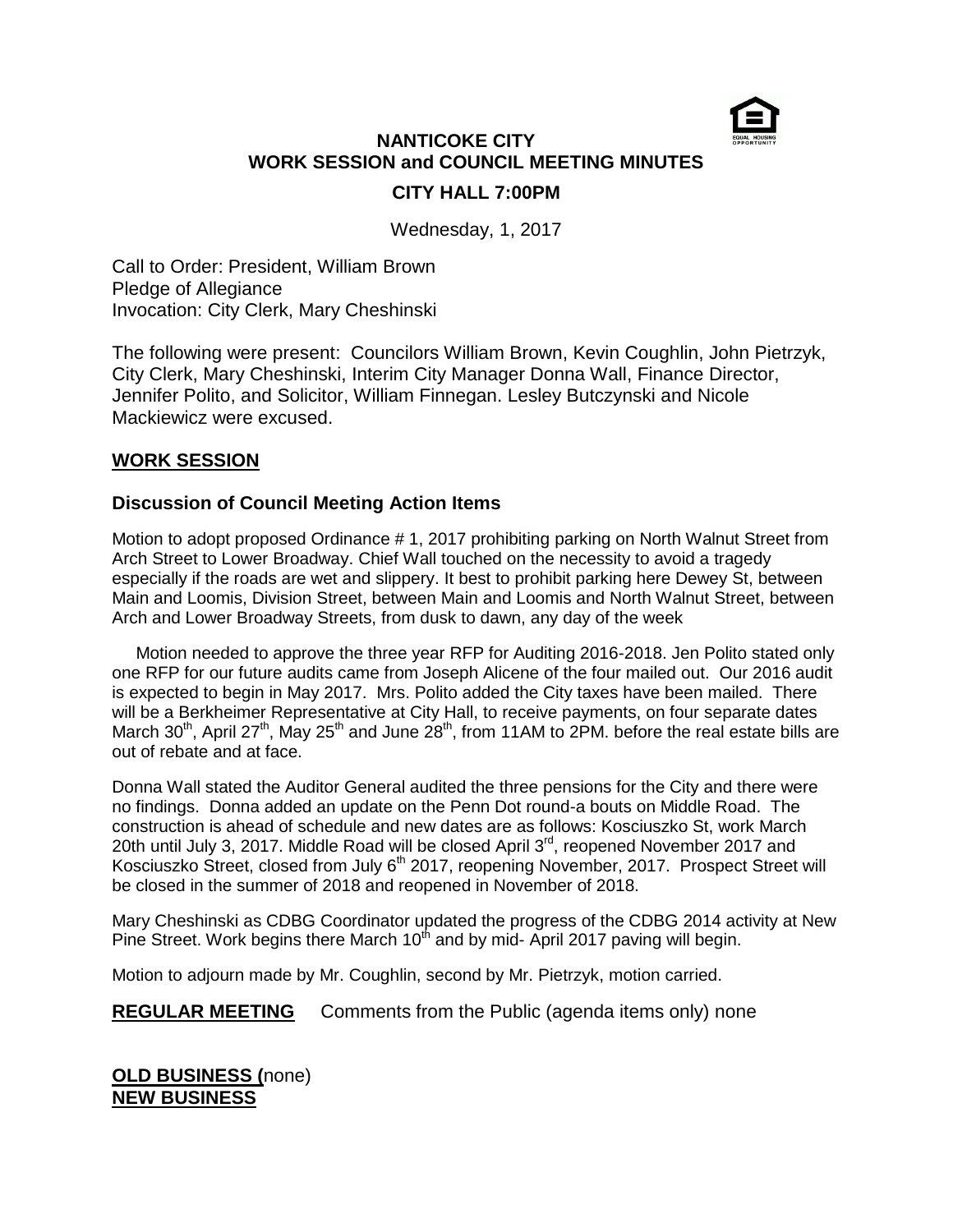City Clerk, Ms. Cheshinski read the Mayors Proclamation proclaiming **March 5-11, 2017, as MS Awareness Week**,

A motion to approve the February 15, 2017 meeting minutes was made by Mr. Pietrzyk second by Mr. Coughlin, Motion carried.

Mr. Coughlin made a motion to pay bills, second by, Mr. Pietrzyk, in the amount of \$907,738.44 (Payables \$810,537.64) (Payroll \$97,200.80) motion carried.

Mr. Pietrzyk made the motion, second by Mr. Coughlin to adopt **Ordinance 1, 2017,** on the first reading, an Ordinance prohibiting parking on Dewey St, between Main and Loomis, Division Street, between Main and Loomis and North Walnut Street, between Arch and Lower Broadway Streets, from dusk to dawn, any day of the week. Motion carried.

Mr. Coughlin made the motion, second by Mr. Pietrzyk to approve the three year RFP for City auditing from 2016-2018 to Joseph Aliciene. Motion carried.

# **COMMENTS FROM THE PUBLIC**

John Telencho praised who ever repaired the City's street sweeper. The street department was out cleaning and the streets looks great. He added if we could only do something about all the cigarette butts throughout the City. Mr. Telencho questioned the status of the Ellis building where the contractor has piled gravel, a job johnny and over all mess there. Donna Wall replied the construction equipment is allowed and there is a project underway by the owner of the market. It should be cleaned up when the project is completed.

Mr. Telencho questioned the PIB money spent on street paving and compared the cost to streets paved in Plymouth Twp. Bill Brown stated there are three areas that are paved and ADA ramps are included in the cost. Honey Pot, Grand Street, Hanover Street with \$25,000 for one intersection, (4 ramps.) We are paving curb to curb. Councilor Brown added we have a game plan, when the COG machinery arrives we will be paving our own streets. Mr. Gianuzzi added all our ADA ramps are different. Donna Wall stated the colors are different and the specs change depending on the slope, the width. Bill Brown added there was a wheel chair issue with the older design of the ADA aprons. Mr. Telencho hopes the City will do something now, to alleviate all the cigarette butts downtown. Such as the butt towers at City Hall entrances.

Mr. Henry Marks stated the true owners of the parking lot in Lower Broadway is the Municipal Authority, providing 191 parking spots that LCCC was given the right to use and maintains the lot.

Mr. Marks compared the Nanticoke City Fire and Police Budget to Hanover Twp. His discontent that there were raises given to City employees, in a poor town where the average income for a family is \$30,000.00. Mark Boncal and Chief Kevin Hazleton explained on Hanover Twp. budget two fire truck drivers are under custodial line items (public works) not Fire. The two cannot be compared as per the two Nanticoke fire personnel. An opinionated discussion arose. Mr. Marks continued to state, "Spending must be decreased in Nanticoke."

Delphine Starr, 265 Honey Pot Street, Nanticoke, questioned when the promised new water lines are being installed in Honey Pot. Donna Wall stated PAWC has started and she will contact Jim Hoover for an update on the promised, by the PAWC, new water lines.